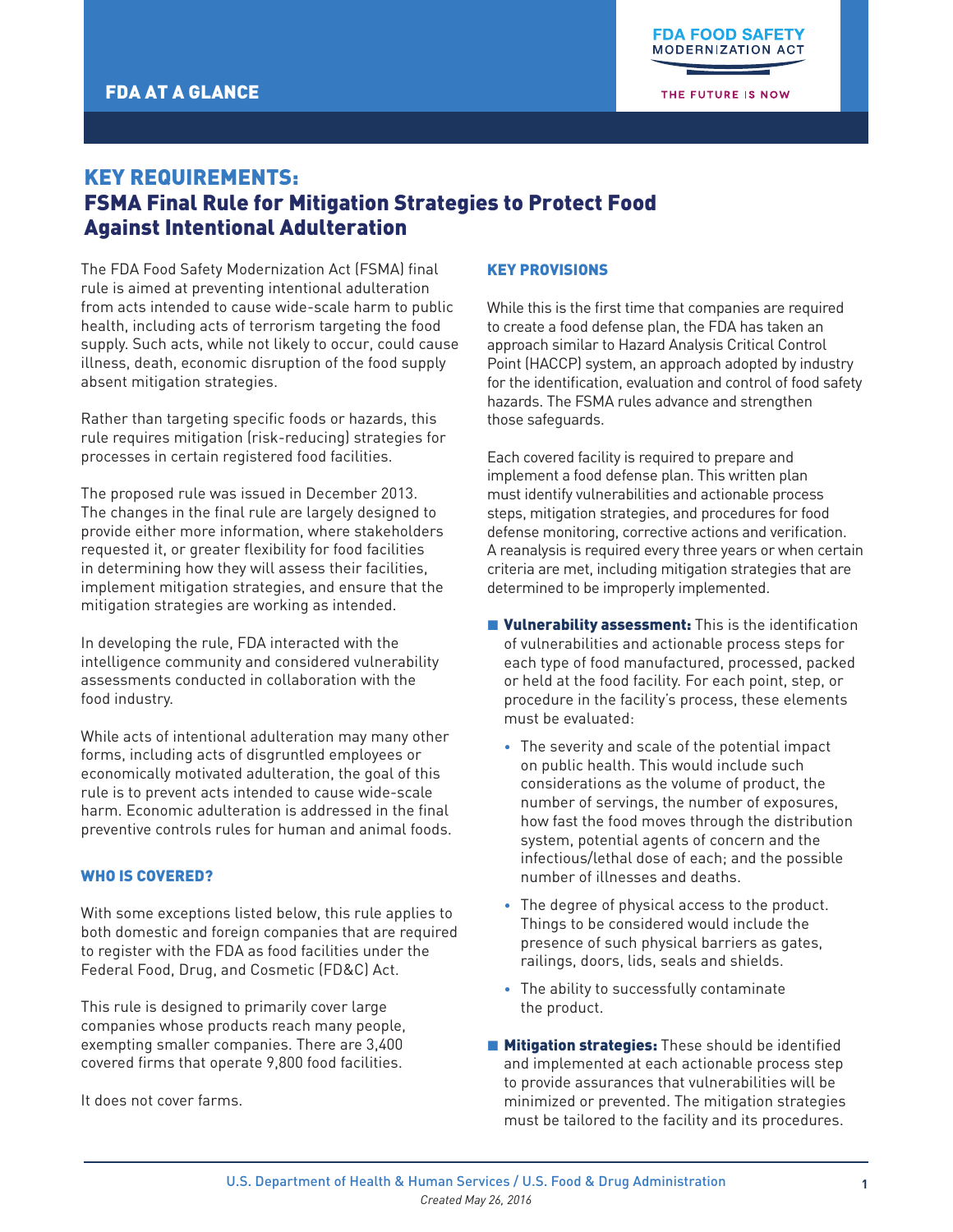THE FUTURE IS NOW

- The final rule removes the distinction between "broad" and "focused" mitigation strategies. The original proposal only required "focused" mitigation strategies because "broad" mitigation strategies, such as a fence around the entire facility, did not protect specific points from being attacked by an insider.
- The final rule recognizes that a mitigation strategy, applied in a directed and appropriate way to protect the actionable process step from an insider attack, would sufficiently minimize the risk of intentional adulteration.

#### ■ Mitigation strategy management components:

Steps must be taken to ensure the proper implementation of each mitigation strategy. In each of these areas of food defense, the facilities are given more flexibility in the final rule to establish the actions most appropriate to their operation and product.

- Monitoring: Establishing and implementing procedures, including the frequency with which they are to be performed, for monitoring the mitigation strategies.
- Corrective actions: The response if mitigation strategies are not properly implemented.
- Verification: Verification activities would ensure that monitoring is being conducted and appropriate decisions about corrective actions are being made.
- **Training and recordkeeping: Facilities must ensure** that personnel assigned to the vulnerable areas receive appropriate training; facilities must maintain records for food defense monitoring, corrective actions, and verification activities.

# COMPLIANCE DATES

 $\blacksquare$  This rule is a first of its kind, so education and outreach is critical. Additionally, FDA recognizes that many of the food facilities covered by this rule will also be meeting the requirements of other FSMA rules. Therefore, FDA is providing a longer timeline in the final rule for facilities to comply with the intentional adulteration rule.

- Very Small Businesses—a business (including any subsidiaries and affiliates) averaging less than \$10,000,000, adjusted for inflation, per year, during the three-year period preceding the applicable calendar year in sales of human food plus the market value of human food manufactured, processed, packed, or held without sale (e.g., held for a fee). These businesses would have to comply with modified requirements within five years after the publication of the final rule.
- **Small Businesses—**a business employing fewer than 500 persons would have to comply four years after the publication of the final rule.
- **E** Other Businesses—a business that is not small or very small and does not qualify for exemptions would have to comply three years after the publication of the final rule.

# EXEMPTIONS

- $\blacksquare$  A very small business. While exempt, the business would be required to provide to FDA, upon request, documentation to demonstrate that the business is very small.
- $\blacksquare$  The holding of food, except the holding of food in liquid storage tanks
- $\blacksquare$  The packing, re-packing, labeling or re-labeling of food where the container that directly contacts the food remains intact
- $\blacksquare$  Activities that fall within the definition of "farm"
- Manufacturing, processing, packing, or holding of food for animals
- Alcoholic beverages under certain conditions
- On-farm manufacturing, processing, packing, or holding by a small or very small business of certain foods identified as having low-risk production practices. The exemption applies if such activities are the only activities conducted by the business subject to the rule. These foods include certain types of eggs, and certain types of game meats.